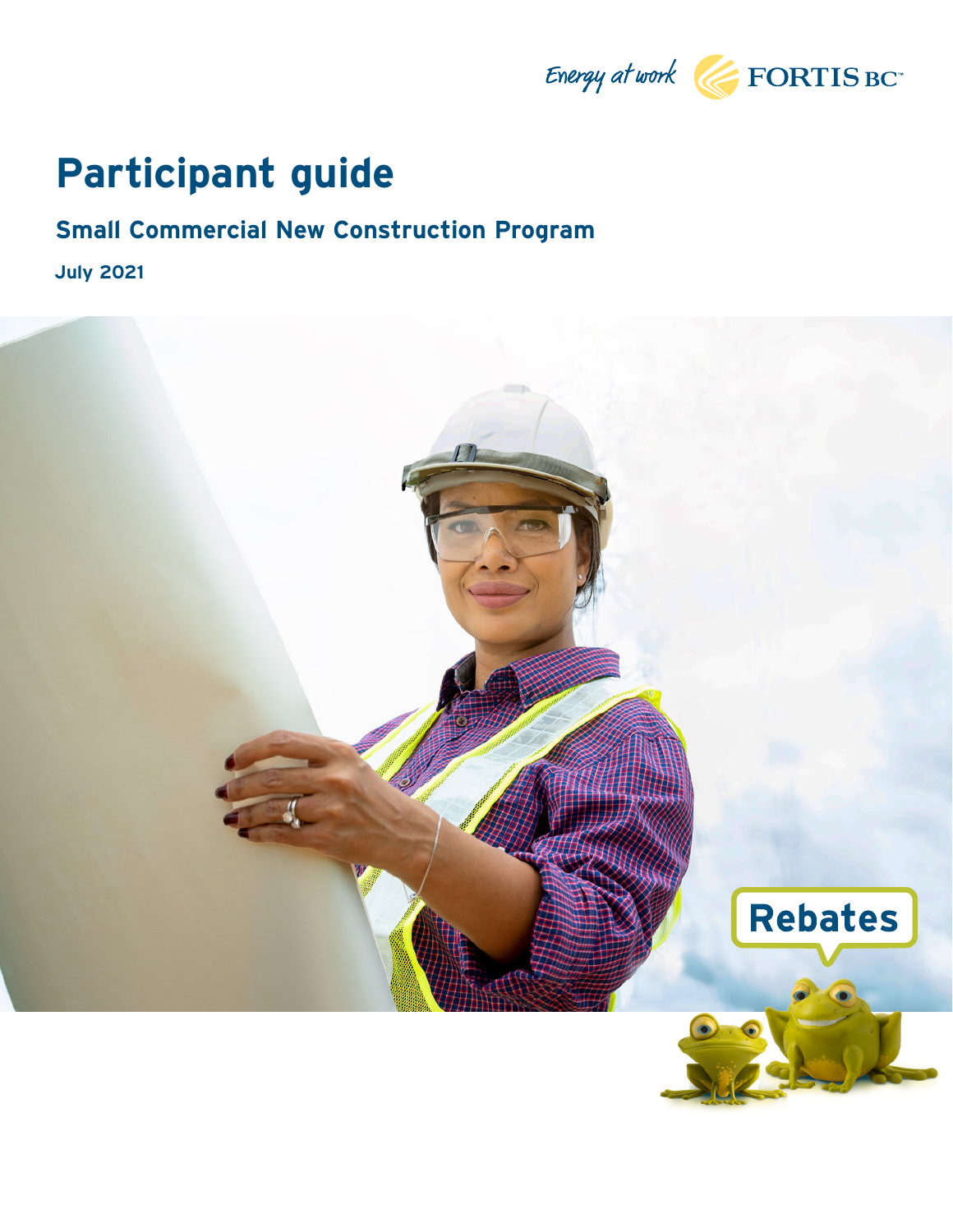# **Partners in energy efficiency**

To move towards a lower carbon energy future for BC, we've set an ambitious target to reduce our customers' greenhouse gas emissions by 30 per cent\* by 2030. One way to achieve this goal is to encourage the construction of high-performance buildings that save energy and help reduce greenhouse gas emissions. *That's* energy at work.

Using the BC Energy Step Code, the Small Commercial New Construction Program encourages you to develop innovative energy-efficient solutions tailored to the design of your new building or facility. This guide provides an overview of the program, including details about the rebates and application requirements. For full program details, we encourage potential participants to review the [eligibility requirements and terms and conditions](https://www.fortisbc.com/rebates/business/small-commercial-new-construction-program-for-non-profit-organizations).

FortisBC service areas



## **Is this program right for you?**

This program fulfills a need for BC Energy Step Code performance-based rebates for smaller multi-unit and mixed-use developments (MURB), as well as small commercial buildings. This program may be right for you, if the following applies:

- Your project is an office, retail, hotel, mixed-use or multi-unit residential building.
- You're planning to design a building with better energy performance than Step 1 of the BC Building Code.
- You're planning to implement energy-efficient technologies.
- The conditioned indoor space will be no more than 50,000 square feet (sq. ft.).
- There will be at least one commercial FortisBC meter in the building.
- At least two of the following end uses must use energy supplied by FortisBC:
	- space heating
	- ventilation
	- domestic hot water heating (DHW)

*\*From 2007 levels.*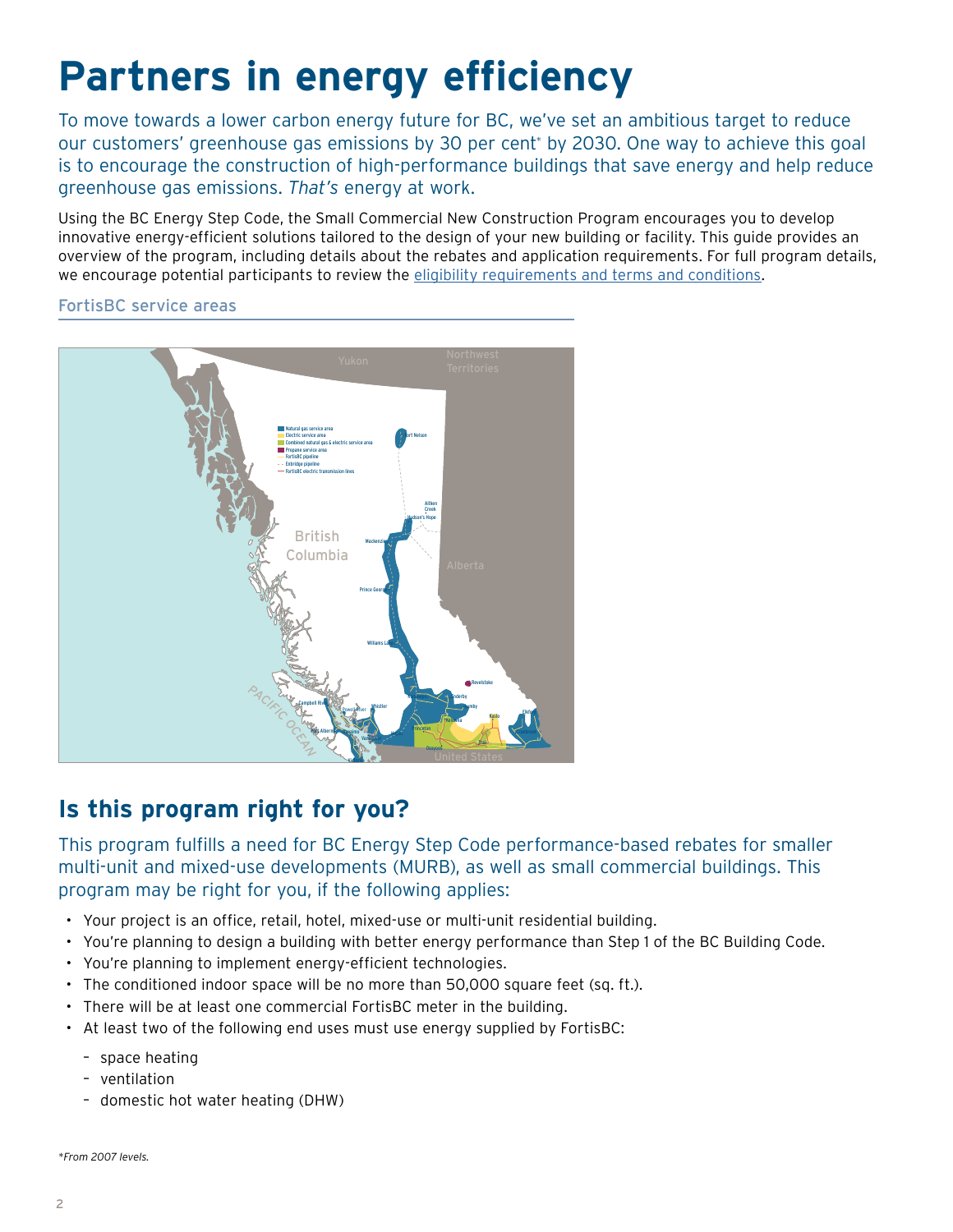For MURBs and mixed-use MURBs located outside of FortisBC's electricity service area using natural gas to service common, areas\*\* the following conditions must be met for ventilation and domestic hot water (DHW), with the intent being to use natural gas as efficiently as possible:

**Ventilation**: the mechanical engineer must provide a description of the ventilation design in natural gas-served areas, including strategies to limit heating energy. This should include:

- a rationale for CFM/door for corridor ventilation (corridor adjustment factor must be <10 kWh/m2; if greater, then CFM/door should be reduced; this threshold is based on the formulae per Section 2.5.2 of the City of Vancouver Modelling Guidelines v2.0
- an explanation of lower temperature set points and other control strategies used wherever possible to reduce heating load
- gas-fired units must use condensing technology

**DHW:** the mechanical engineer must provide a description of the DHW design in natural gas-served areas to limit hot water use. This should include:

- water-efficient showerheads, faucets and other DHW flow rates that reduce hot water use versus BC Building Code maximum flow rates
- gas-fired boilers that use condensing technology



Rebates are calculated based on the finished indoor square footage of the completed project as follows:

| <b>BC Energy Step Code performance target</b> | Rebate per sq. ft. of indoor floor area |                 |
|-----------------------------------------------|-----------------------------------------|-----------------|
|                                               | <b>Commercial</b>                       | Non-profit      |
| Step 2                                        | $$1.00/sq.$ ft.                         | $$1.50/sq.$ ft. |
| Step 3                                        | $$1.60/sq.$ ft.                         | \$2.40/sq. ft.  |
| Step 4 and higher                             | \$2.20/sq. ft.                          | \$3.30/sq. ft.  |

## **Additional rebates**

#### **Energy model rebate**

The energy model rebate can help you with the cost of a detailed engineering analysis of your facility. The rebate is 50 per cent of the cost of the energy model—to a maximum of **\$5,000**.

#### **Airtightness rebate**

The airtightness rebate encourages you to include airtightness testing during and after construction, and feed the results back into the energy model. For each stage (mid-construction and post-construction test), you may be eligible for a rebate equal to 75 per cent of the cost of the airtightness test—to a maximum of \$2,500 per test (maximum of two tests).

#### **Application process**

Pre-approval is not required to be eligible for these rebates. But you must work with an [energy advisor or energy](https://energystepcode.ca/energy-advisors/) [modeller](https://energystepcode.ca/energy-advisors/) to develop a model and assist with airtightness testing. Apply for your rebate via [email](https://energystepcode.ca/energy-advisors/) once construction has been completed, within six months of building occupancy.